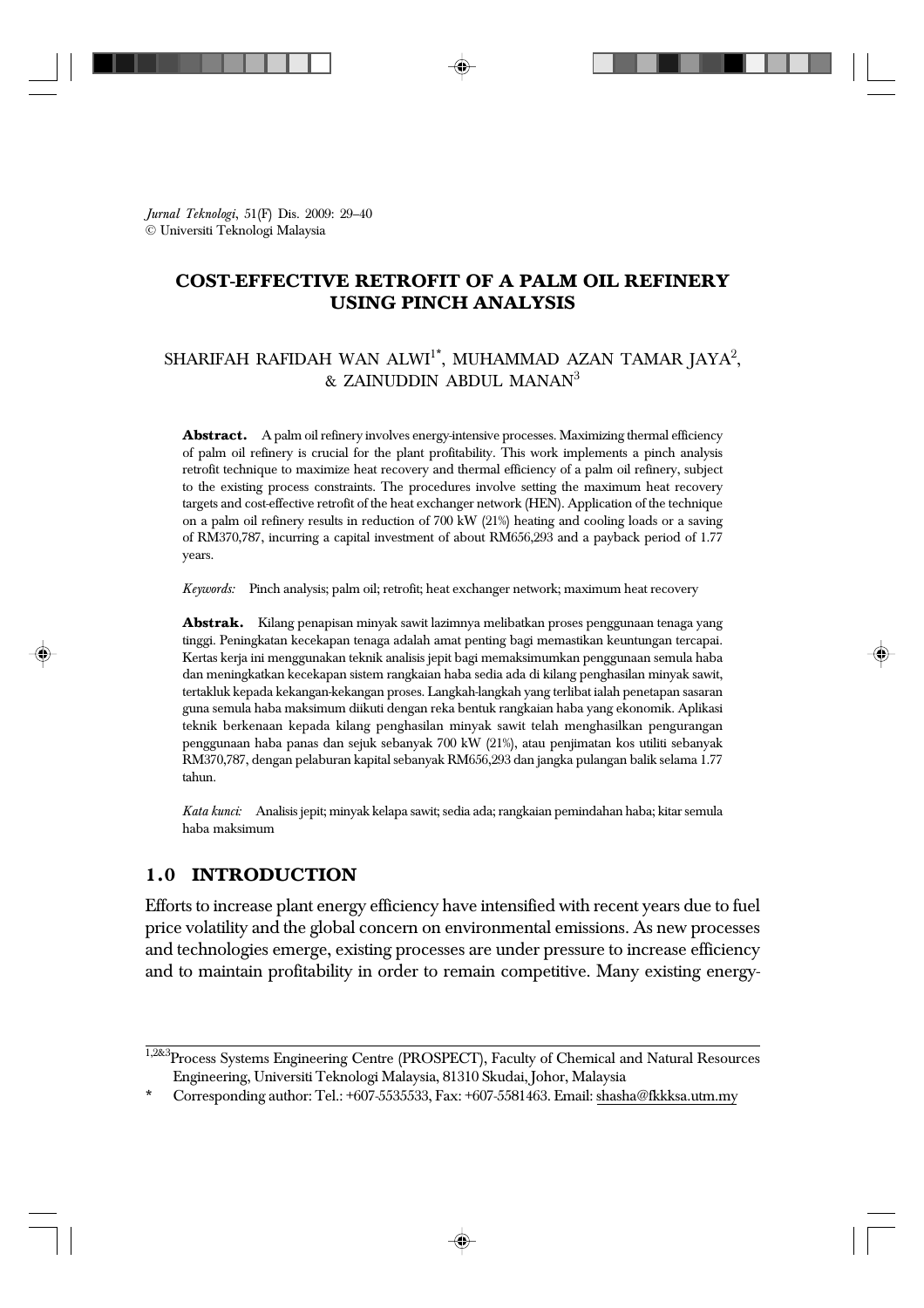intensive facilities have focused on thermal energy efficiency upgrading, including retrofit of heat exchanger network (HEN) in order to increase profitability. Pinch Analysis has been a very well established and powerful tool for HEN design and retrofit to maximize energy efficiency.

Pinch Technology is a systematic procedure for the design and retrofit (improvement) of process systems for optimum energy and resource utilisation. Until the last decade, energy was the main focus of new developments in the area. Now, it has been used to optimise solvent, water as well as hydrogen utilisation networks [1, 2 and 3].

In the beginning, the pinch concept was developed to improve the utilization of energy in grassroots HEN design. Technique for HEN retrofits based on pinch analysis was first introduced by Tjoe and Linnhoff [4]. Many recent works focus on improved HEN targeting and optimization techniques [5, 6 and 7].

This work implements a pinch analysis retrofit technique to maximize heat recovery and thermal efficiency of a palm oil refinery, subject to the existing process constraints. The objective of this work is to establish the maximum heat recovery targets for the existing palm oil refinery and to retrofit the HEN cost effectively.

## **2.0 APPLICATION OF PINCH ANALYSIS FOR RETROFIT OF A PALM OIL PROCESSING PLANT**

Palm-oil processing typically consists of three main sections for processing crude palm oil to refined bleached and deodorized (RBD) olein and stearin. The physical refining process begins at the pretreatment plant, followed by deodorization and crystallization plants. Note that most of the heat exchangers are located at the pretreatment and deodorization plants due to the energy-intensive nature of these sections of the plant. These sections are very crucial and are therefore the focus of this study.

## **2.1 Data Collection**

#### **2.1.1 Thermal Data**

Data extraction is the most crucial part of a process integration study. The data collected may include the material and energy balances data, physical and chemical properties of the materials and costing data that is used to estimate the capital investment and payback period. The piping and instrumentation diagram (P&ID) provided by the company is usually not up-to-date. Therefore, pipeline tracing and interviews with experienced operators were conducted to get the latest and correct process data for heat integration. Tables 1 and 2 show the hot and cold stream data collected from the plant.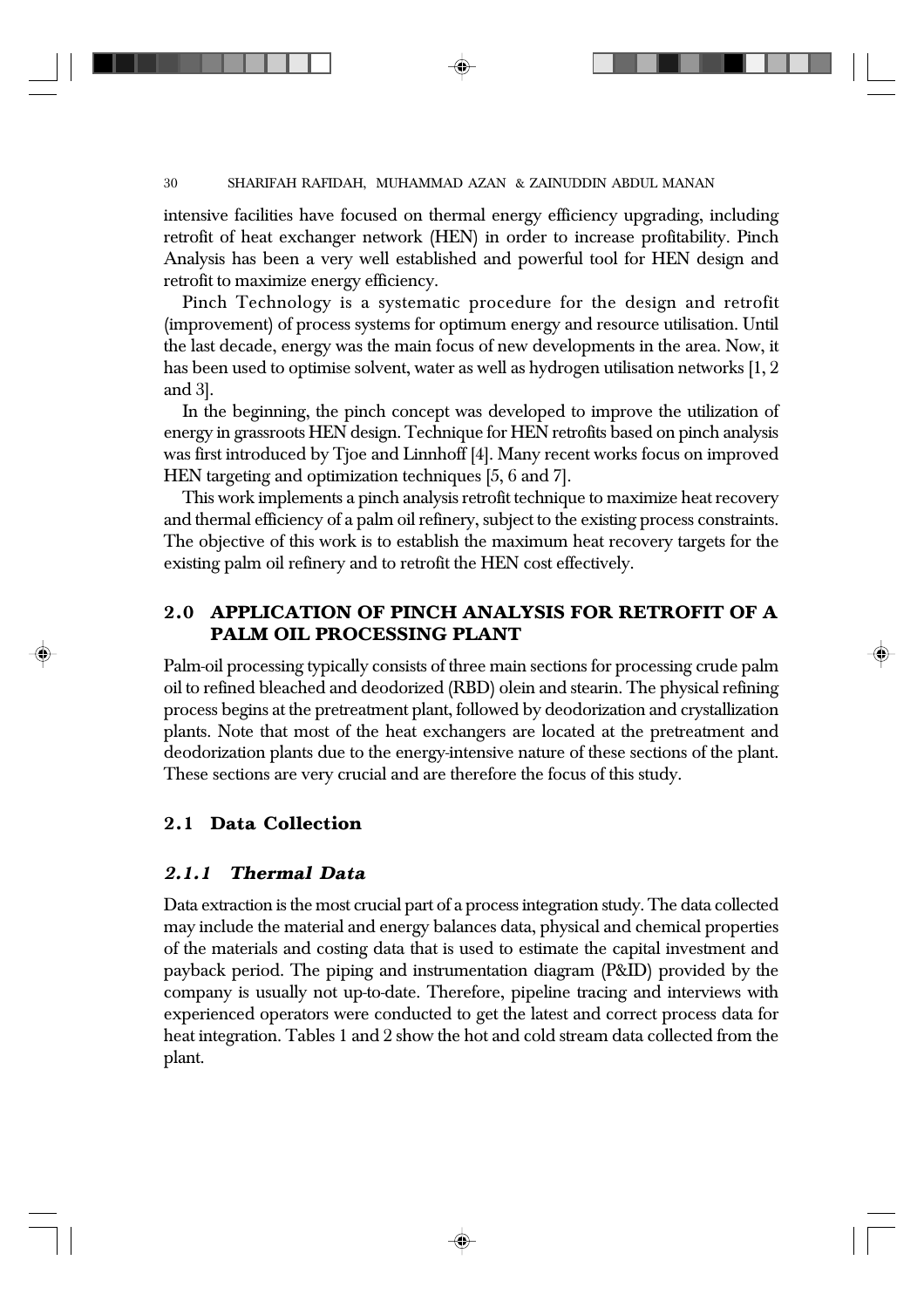| <b>Stream</b><br>No. | supply<br>°C) | $\mathbf{T}_{\text{target}}$<br>$^{\circ}$ C) | <b>Heat Capacity</b><br>Flow-rate $(kJ/s.C)$ | <b>Heat Duty</b><br>(kW) |
|----------------------|---------------|-----------------------------------------------|----------------------------------------------|--------------------------|
| H1                   | 240.1         | 172.1                                         | 10.30                                        | $-700.06$                |
| H <sub>2</sub>       | 172.1         | 128.4                                         | 9.04                                         | $-394.85$                |
| H3.1                 | 128.4         | 85.7                                          | 4.46                                         | $-190.48$                |
| H3.2                 | 128.4         | 85.4                                          | 1.41                                         | $-60.65$                 |
| H3.3                 | 128.4         | 89.1                                          | 2.72                                         | $-107.10$                |
| H4                   | 242.1         | 195.2                                         | 20.82                                        | $-976.60$                |
| H <sub>5</sub>       | 195.2         | 168.3                                         | 18.42                                        | $-495.58$                |
| H <sub>6</sub>       | 168.3         | 150.4                                         | 17.52                                        | $-313.78$                |
| H7                   | 150.4         | 87.1                                          | 17.26                                        | $-1092.34$               |
| <b>H8</b>            | 248.6         | 192.2                                         | 10.40                                        | $-586.62$                |
| <b>H9</b>            | 192.2         | 163.3                                         | 9.20                                         | $-265.88$                |
| H10                  | 163.3         | 118.8                                         | 8.69                                         | $-387.01$                |
| H11                  | 118.8         | 82.4                                          | 3.35                                         | $-121.90$                |
| H <sub>12</sub>      | 121.4         | 72.5                                          | 0.92                                         | $-45.10$                 |
| H <sub>13</sub>      | 126.2         | 73.1                                          | 0.62                                         | $-32.66$                 |

#### COST-EFFECTIVE RETROFIT OF A PALM OIL REFINERY USING PINCH ANALYSIS 31

**Table 1** Hot stream data

**Table 2** Cold stream data

| <b>Stream</b><br>No. | supply<br>$^{\circ}$ C) | $\mathbf{T}_{\text{target}}$<br>(°C) | <b>Heat Capacity</b><br>Flow-rate $(kJ/s.C)$ | <b>Heat Duty</b><br>(kW) |
|----------------------|-------------------------|--------------------------------------|----------------------------------------------|--------------------------|
| C <sub>1</sub>       | 149.2                   | 90.5                                 | 11.92                                        | 700.06                   |
| C <sub>2</sub>       | 73.1                    | 42.0                                 | 12.70                                        | 394.85                   |
| C3.1                 | 96.1                    | 73.1                                 | 6.47                                         | 148.87                   |
| C3.2                 | 95.3                    | 73.1                                 | 6.49                                         | 144.06                   |
| C <sub>4</sub>       | 188.8                   | 138.6                                | 19.45                                        | 976.60                   |
| C <sub>5</sub>       | 116.2                   | 87.8                                 | 17.45                                        | 495.58                   |
| C6                   | 79.0                    | 42.2                                 | 8.53                                         | 313.78                   |
| C <sub>7</sub>       | 138.6                   | 116.2                                | 17.73                                        | 397.06                   |
| C8                   | 91.7                    | 79.0                                 | 8.75                                         | 111.14                   |
| C9                   | 185.1                   | 119.2                                | 8.91                                         | 586.62                   |
| C10                  | 119.2                   | 86.4                                 | 8.11                                         | 265.88                   |
| C11                  | 71.2                    | 42.2                                 | 13.35                                        | 387.01                   |
| C12                  | 92.1                    | 71.2                                 | 13.70                                        | 286.41                   |
| C13                  | 262.1                   | 174.4                                | 45.98                                        | 4034.15                  |

## **2.1.2 Cost Data**

The cost data is obtained from the *Daily Production and Production Cost* worksheet provided by the company. The hot utilities used in this palm-oil processing plant are steam generated from a boiler and a fired heater which use natural gas as combustion fuel. Steam is utilized at medium pressure (16 bar) and the cold utility is supplied by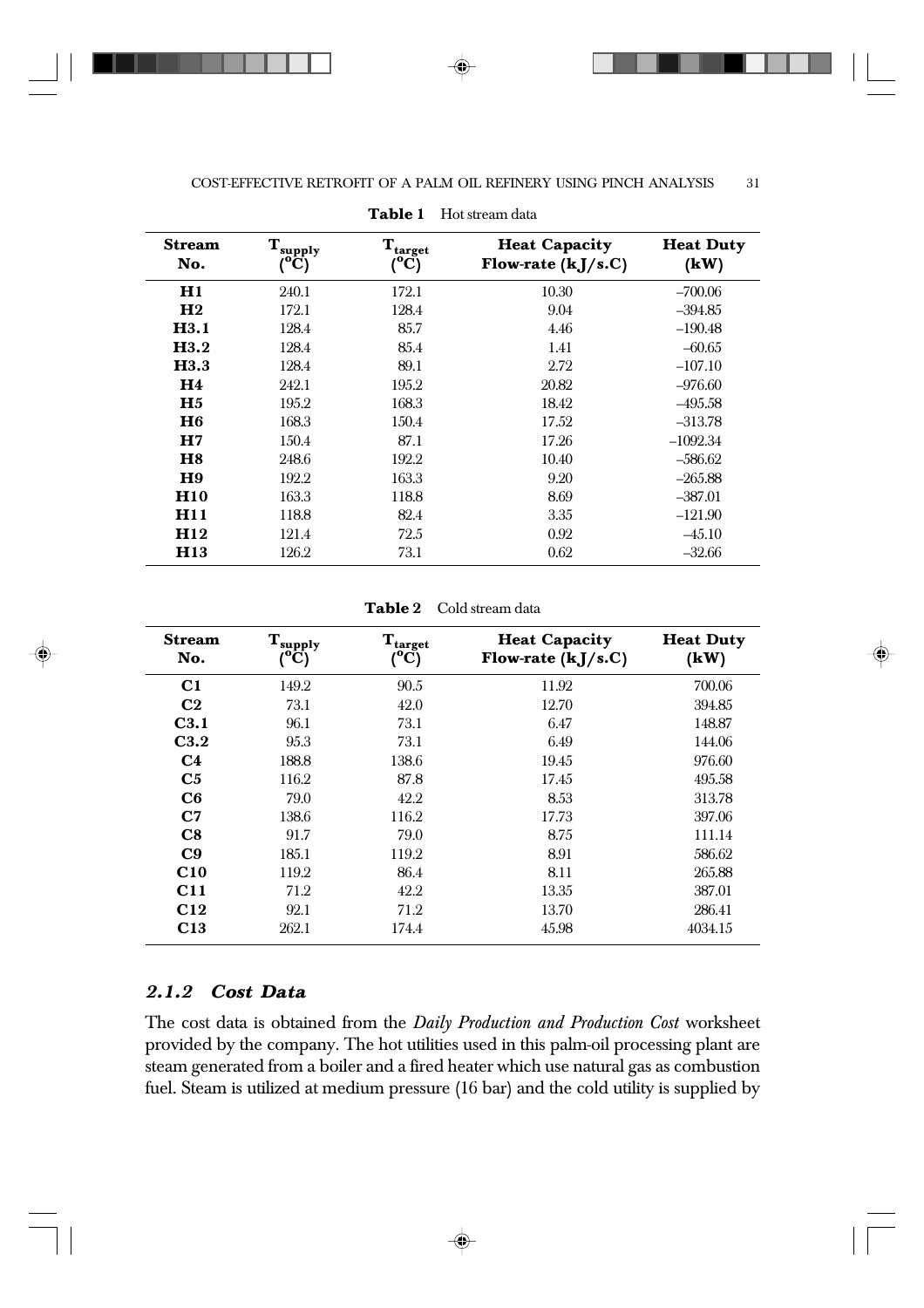| <b>Utilities</b> | Medium        | Heat duty (kW) | Cost (RM/kJ) |
|------------------|---------------|----------------|--------------|
| Hot utility      | <b>Steam</b>  | 1087.54        | 1.197E-5     |
|                  | Natural gas   | 4034.15        | 8.313E-6     |
| Cold utility     | Cooling water | 1650.22        | 5.134E-6     |
| <b>TOTAL</b>     |               | 6771.91        | 2.541E-5     |

**Table 3** Utility cost table for existing heat exchanger network

water recirculated from cooling tower. The cost data shown in Table 3 is obtained from Al-Riyami *et al*. [8].

#### **2.2 Analysis of the Existing Heat Exchanger Network**

From **Tables 1** and 2, the existing heat exchanger network (HEN) is found to have 13 hot and 13 cold streams. **Figure 1** shows the grid diagram for the existing HENs. There are a total of 21 heat exchangers in the existing process. This includes 8 processto-process heat exchangers, 7 coolers (C), 5 steam heaters (MP) and a single fired heater (H). The existing hot and cold utility requirements are 9535 kW and –6129 kW respectively, with a total heat recovery of 4413 kW by process-to-process heat exchangers. The minimum temperature difference  $(\Delta T_{min})$  of the existing HEN is 33.1°C.

The types of heat exchangers used include 8 spiral heat exchangers (S), 4 tube heat exchangers (T), and 8 plate-frame type heat exchangers (P). Of these numbers, 5 are process-to-process spiral heat exchangers and the other 3 are plate-heat exchangers. The coolers consist of 2 spiral heat exchanger, 3 plate-frame and 2 tube heat exchangers. The heaters consist of 3 plate-frames, 2 tube type and 1 spiral heat exchanger.

#### **2.3 HEN Improvement**

A set of composite curves were constructed from the stream data from Table 1 and 2. Figure 2 shows that the system is a threshold problem. The minimum hot utility  $(Q_{Hmin})$  target is 3469.3 kW and no minimum cold utility  $(Q_{Cmin})$  is required. For  $\Delta T_{\text{min}}$  of 33.1°C, the pinch point temperatures were located at 42°C (cold) to 75.1°C (hot).

The composite curves in Figure 2 show a threshold problem at the cold end of the process. This indicates that no cooling is needed. Figure 1 however shows that several coolers exist above the pinch in the current plant layout, indicating that the fundamental rules for maximum heat recovery have been violated (refer to streams H3, H7 and H11-H12). Looking at the difference between the targeted and the actual utility usages, clearly, there are opportunities for further heat recoveries. However, for a retrofit problem, it may not be possible to achieve the minimum utility targets without incurring significant modifications on the existing plant. Additional heat may be recovered through integration of streams H3, H7, H11 to H13, C3, C7, C8, C12 and C13. The

⊕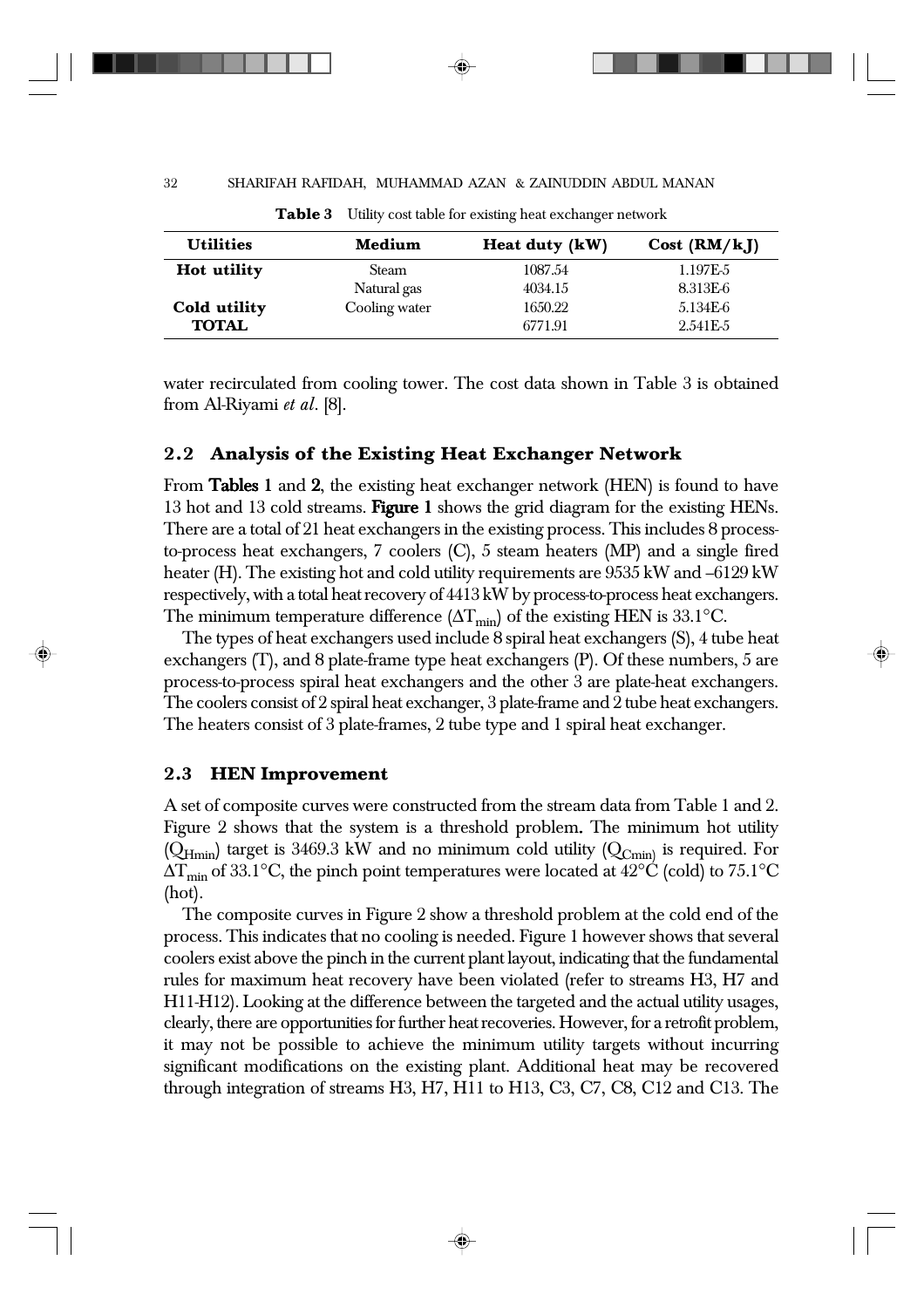

◈

COST-EFFECTIVE RETROFIT OF A PALM OIL REFINERY USING PINCH ANALYSIS 33

⊕

- 1

◈

**Figure 1** Existing heat network diagram

 $\bigoplus$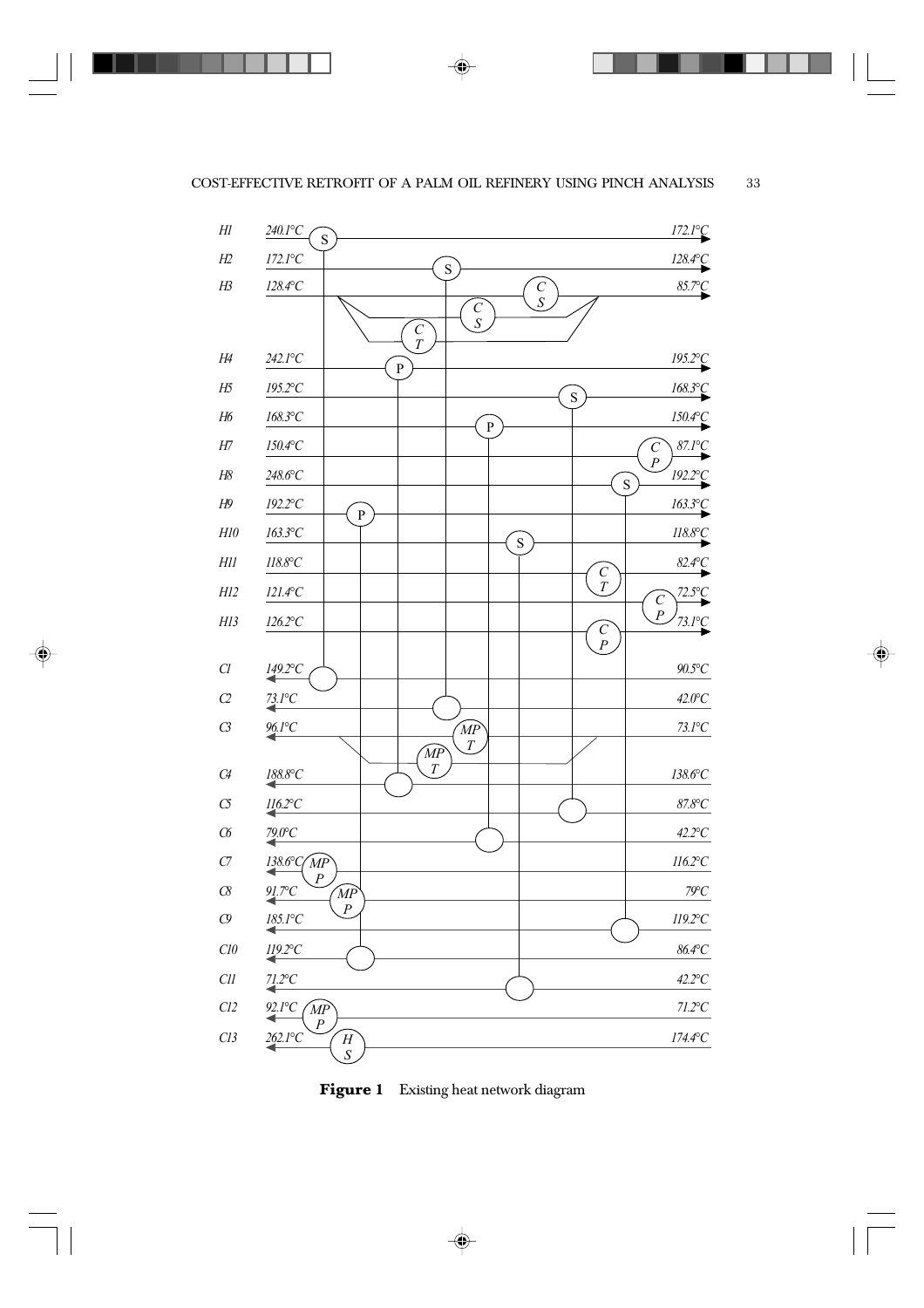

Figure 2 Composite curve for palm oil production plant

target is to reduce the cold utilities from 1650.22 kW to 0 kW and hot utilities from 5121.69 kW to 3469.3 kW as targeted in the composite curves.

Each of the shortlisted streams was carefully assessed as a candidate for heat integration. From the analysis, cold stream C13 had to be eliminated from the list. This is because C13 is heated from 174.4°C to 262.1°C using fired heater having a large heat duty of 4034.15 kW which cannot be provided by any of the available hot streams. Elimination of C13 increased the minimum cold utility target from 0 kW to 562.68 kW. The new stream data for integration is shown in Figure 3.

|                 |                                                |                  | <b>FCp</b><br>$(kW$ /°C) $(kW)$ | <b>Heat Duty</b> |
|-----------------|------------------------------------------------|------------------|---------------------------------|------------------|
| H <sub>3</sub>  | $128.4$ °C<br>$\overline{C}$                   | 90.5 $\circ$ C   | 8.5893                          | $-358.24$        |
| H7              | $150.4$ °C<br>$\mathcal{C}_{0}^{0}$            | 87.1 $^{\circ}C$ | 17.259                          | $-1092.34$       |
| <b>H11</b>      | $118.8$ °C<br>$\mathcal{C}_{0}^{0}$            | $82.4^{\circ}C$  | 3.3528                          | $-121.9$         |
| H <sub>12</sub> | $121.4$ °C<br>C                                | $72.5^{\circ}C$  | 0.9222                          | $-45.1$          |
| H13             | $126.2$ °C<br>$\cal C$                         | 73.1 $^{\circ}C$ | 0.6151                          | $-32.66$         |
| C <sub>3</sub>  | $96.1^{\circ}C$<br>MP                          | $73.1^{\circ}C$  | 12.962                          | 298.13           |
| C7              | $138.6$ °C<br>MP                               | $116.2$ °C       | 17.726                          | 397.06           |
| C8              | 91.7 $^{\circ}C$<br>$\ensuremath{\mathit{MP}}$ | 79.0 $^{\circ}C$ | 8.751                           | 111.14           |
| C12             | $92.1^{\circ}C$<br>MP                          | $71.2$ °C        | 13.704                          | 286.41           |

**Figure 3** Stream data after excluding C13

◈

34 SHARIFAH RAFIDAH, MUHAMMAD AZAN & ZAINUDDIN ABDUL MANAN SHARIFAH RAFIDAH, MUHAMMAD AZAN & ZAINUDDIN ABDUL MANAN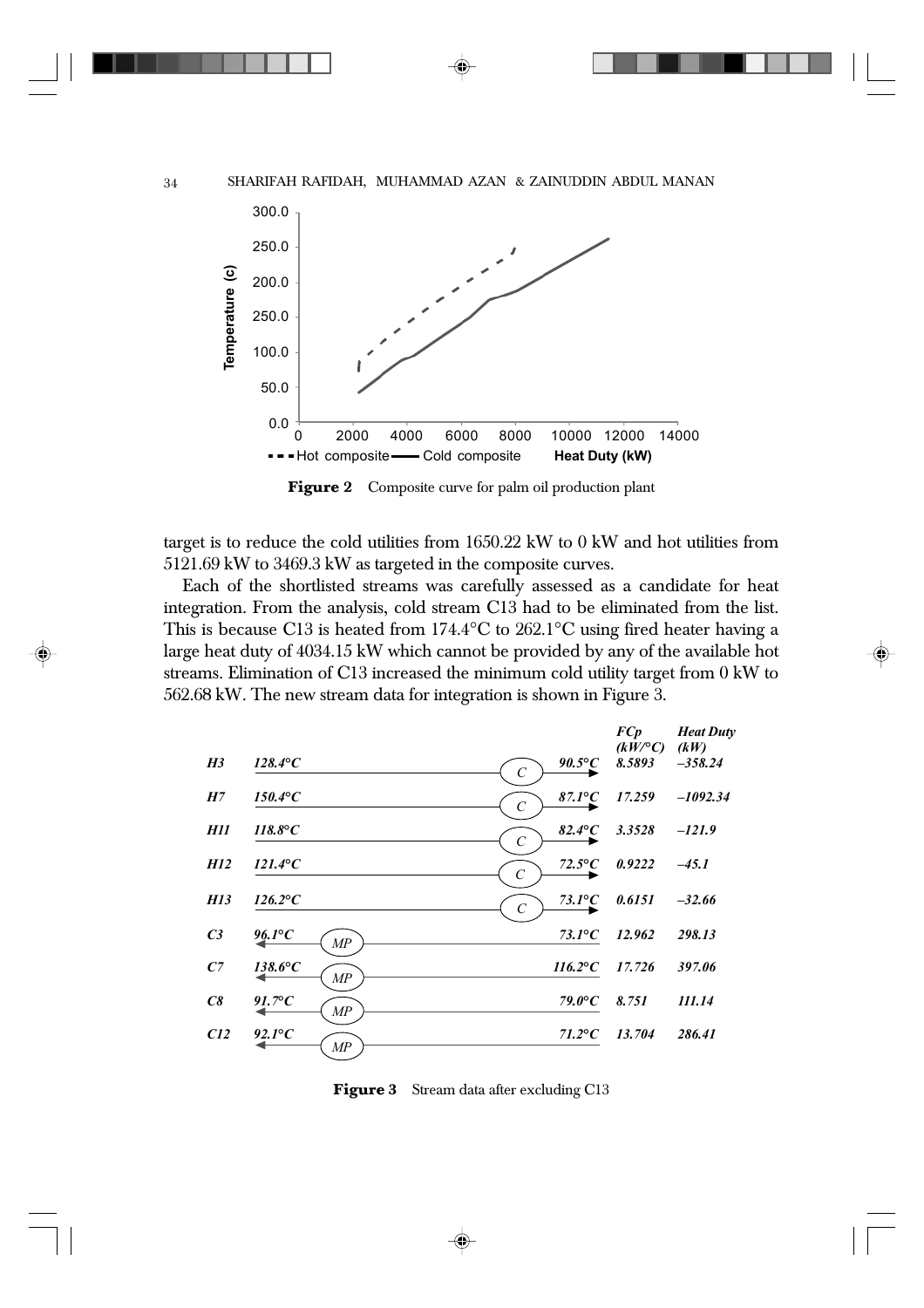#### COST-EFFECTIVE RETROFIT OF A PALM OIL REFINERY USING PINCH ANALYSIS 35

From the revised data, a new set of composite curves is constructed as shown in Figure 4 ( $\Delta T_{min}$  is maintained at 33.1°C). The hot and cold pinch temperatures are 149.3°C and 116.2°C. The new minimum cold utility requirement is 950.4199 kW and hot utility requirement is 378.0773 kW. Figure 5 shows the new heat exchanger network design with the revised stream data.



Figure 4 The composite curves for the revised stream data



Figure 5 New retrofitted heat exchanger network for the revised stream data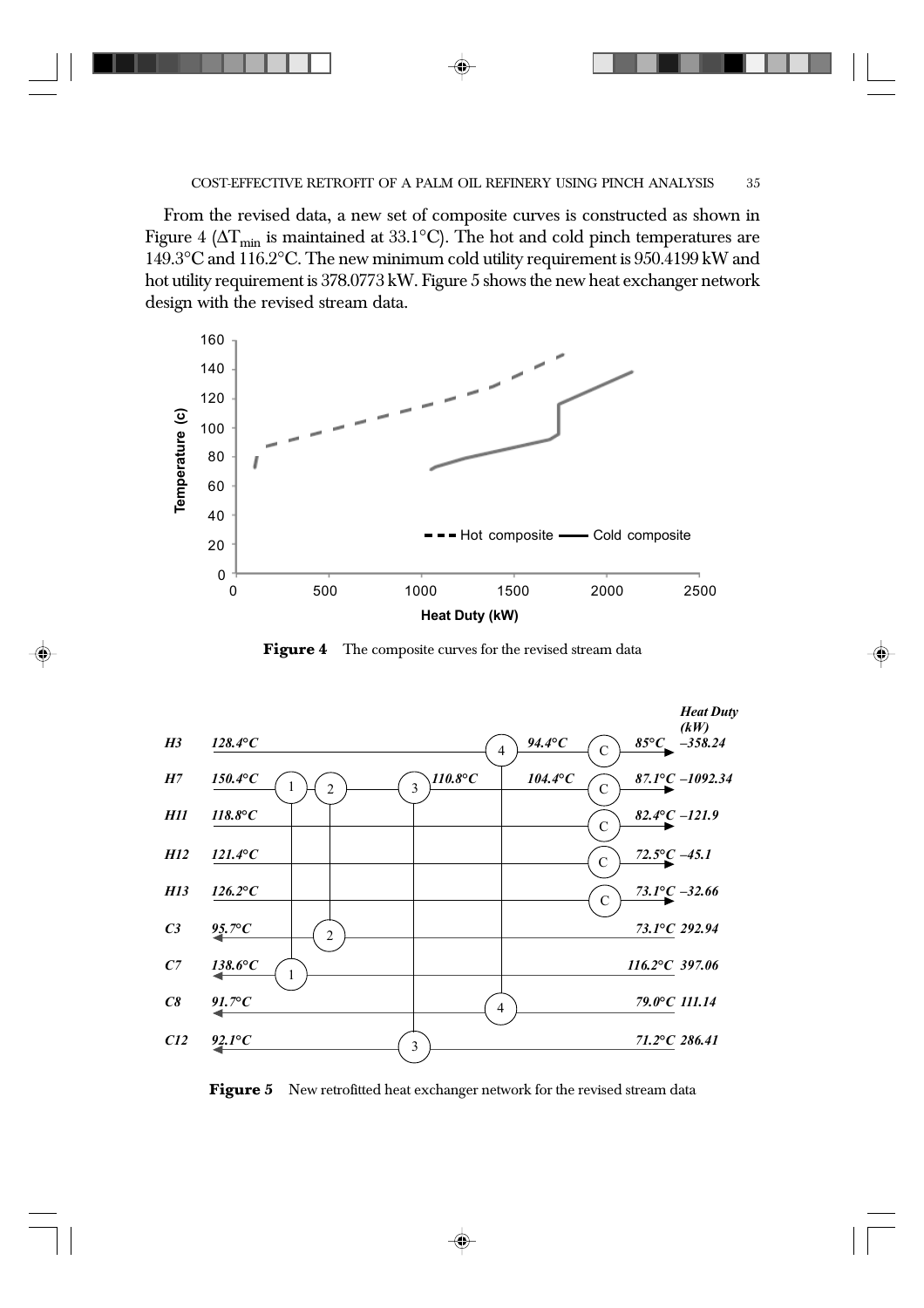Figure 5 shows that 4 additional process-to-process heat exchangers needs to be installed to achieve the minimum utility targets. Table 4 shows the new heat exchangers and the corresponding heat transfer areas calculated for use in estimation of capital investment. The estimated value of heat transfer coefficient for palm-oil processes obtained from the literature is about 600 W/m $^2\!/^{\circ}\mathrm{C}$  [9].

| Heat<br><b>Exchanger</b> | $Temperature(^{\circ}C)$ |                   |               |        |              | Heat<br>duty | Heat<br>transfer |
|--------------------------|--------------------------|-------------------|---------------|--------|--------------|--------------|------------------|
| no.                      | Th,                      | $\rm Th_{\alpha}$ | $Tc_{\alpha}$ | $Tc_i$ | $\rm T_{lm}$ | (kW)         | area $(m^2)$     |
|                          | 1.50.4                   | 149.3             | 117.2         | 116.2  | 33.15        | 16.3         | 0.81951          |
| $\bf{2}$                 | 149.3                    | 132.0             | 95.7          | 73.1   | 56.2084      | 298.13       | 8.84003          |
| 3                        | 132.0                    | 115.4             | 71.2          | 92.1   | 42.0133      | 286.41       | 11.3619          |
| $\boldsymbol{4}$         | 128.4                    | 115.5             | 79.0          | 91.7   | 36.5999      | 11   14      | 5.06103          |

\*T - temperature; h - hot stream; c - cold stream; i - input; o - output

Referring to Table 4, note that heat exchanger 1 only involve a very small amount of heat transfer with a corresponding 1.1°C temperature drop for hot stream and 1°C temperature rise for cold stream. For reasons of practicality, heat exchanger 1 is to be eliminated. Figure 6 shows the final retrofit design which includes 3 new process-toprocess heat exchangers to replace 3 steam heaters.

#### **2.4 Capital Cost**

The total heat transfer area calculated is 25.26  $\mathrm{m}^2$ . By using equation 1 [10], the estimated purchased heat exchanger cost is RM199,481. Using a module factor of 3.29, the total installed heat exchanger cost calculated using equation 2 is RM 656,293.

*HE* cost (RM) =  $(33422 + 1784 \times \text{Area(m}^2)^{0.81})$ . (*conversion* factor) (1)

Total cost = Module factor  $\times$  Equiment Cost (2)

## **2.5 Comparison Study**

Equation 3 is used to calculate the cost savings of utilities based on the cost data in Table 3. From Tables 5 and 6, the total estimated cost savings is RM 370,787 per year. For cold utilities, the cooling water savings is about 42.41% or RM111,775 per year. The total hot utility savings is about 13% or RM259,012 per year. This gives a payback period of 1.77 year calculated using equation 4. Thus, it can be concluded that the HEN retrofit based on pinch design approach is an effective means for a process plant to further reduce energy consumption.

Cost saving of utilities (RM/year) (3)  $=$  cost of utilities (RM/kj)  $\times$  360 days  $\times$  86400s/day  $\times$  Heat load reduction (kW)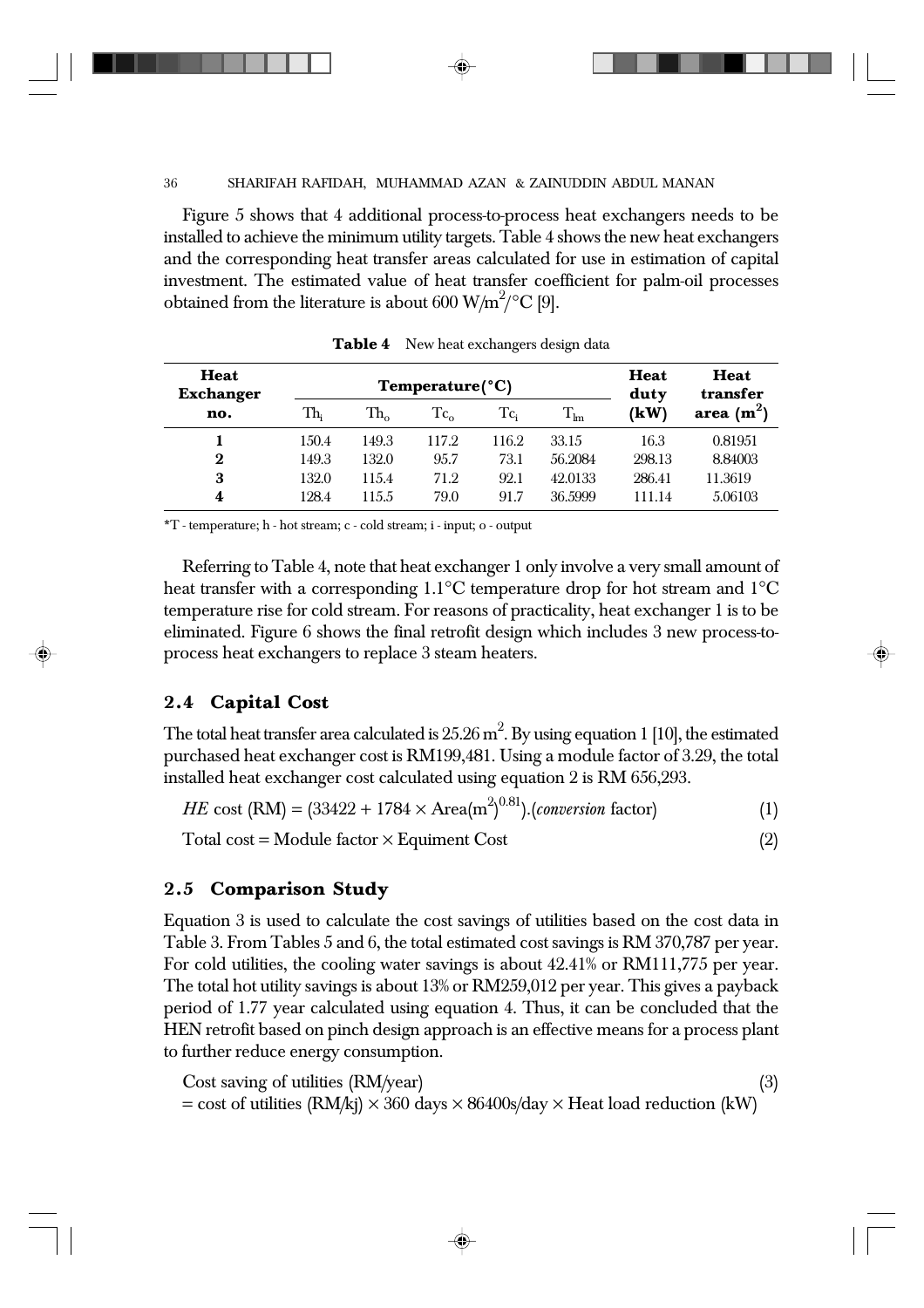

◈

COST-EFFECTIVE RETROFIT OF A PALM OIL REFINERY USING PINCH ANALYSIS 37

Figure 6 Final retrofitted HEN for FOP

 $\bigoplus$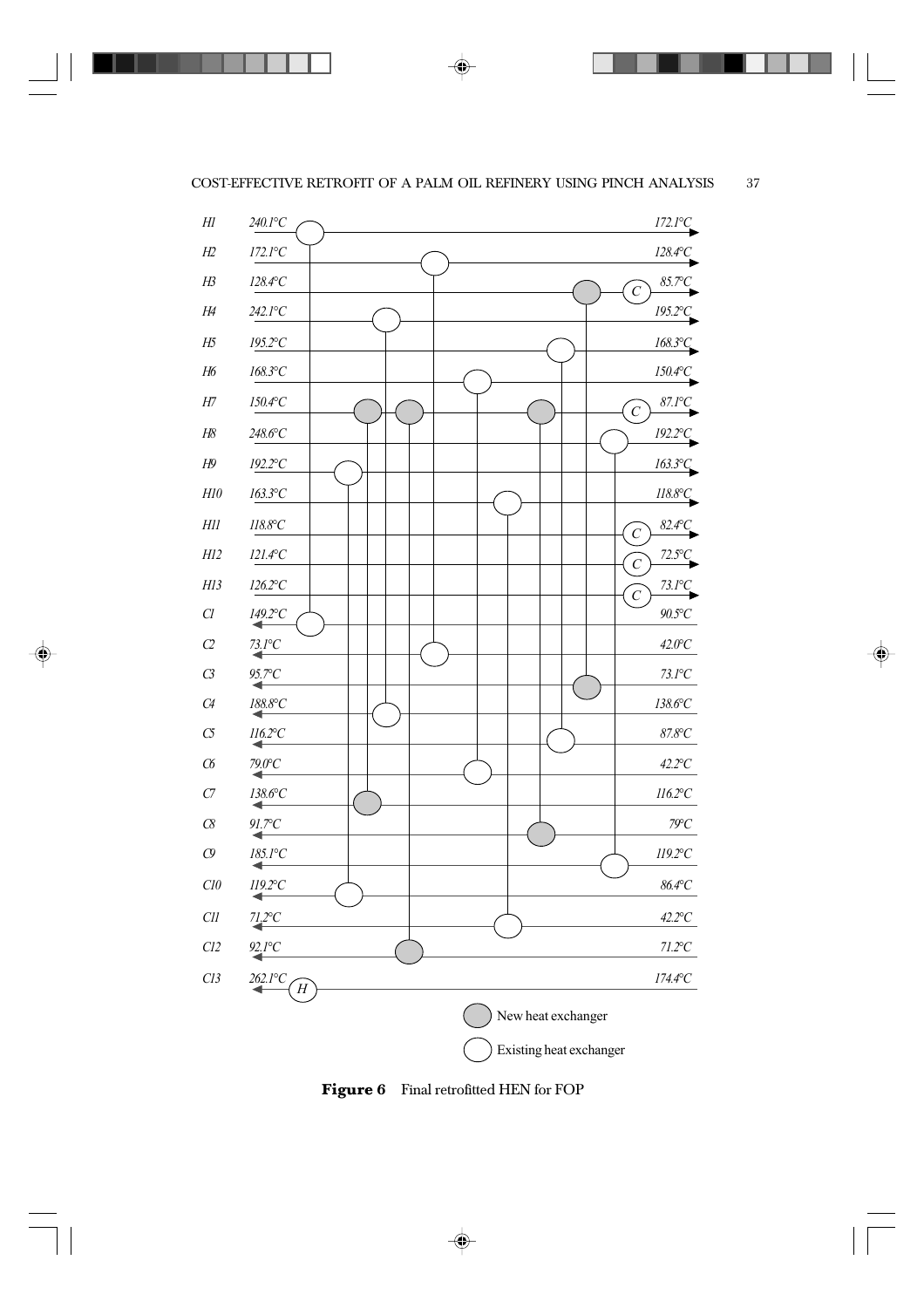$$
PBP = \frac{\text{Capital Investment}(\text{RM})}{\text{Saving per year}} \begin{pmatrix} \text{RM} \\ \text{year} \end{pmatrix}
$$
 (4)

| <b>Stream</b><br>No. | <b>Utility</b><br>consumption<br>before retrofit<br>(kW) | <b>Utility</b><br>consumption<br>after retrofit<br>(kW) | Percentage of<br>savings<br>(%) | Cost<br>savings<br>per year<br>(RM) |
|----------------------|----------------------------------------------------------|---------------------------------------------------------|---------------------------------|-------------------------------------|
| <b>H3</b>            | 358.24                                                   | 261.64                                                  | 27.0 (96.6 kW)                  | 15,425                              |
| H7                   | 1092.34                                                  | 488.98                                                  | 55.2 (603.36 kW)                | 96,349                              |
| H11                  | 121.9                                                    | 121.9                                                   | $\theta$                        | $\theta$                            |
| H12                  | 45.1                                                     | 45.1                                                    | $\theta$                        | 0                                   |
| <b>H13</b>           | 32.66                                                    | 32.66                                                   | $\theta$                        | $\theta$                            |
| <b>Total cooling</b> |                                                          |                                                         |                                 |                                     |
| water                | 1650.22                                                  | 950.28                                                  | 42.4 (699.94 kW)                | 111.775                             |

**Table 5** Savings in cold utilities

**Table 6** Savings in hot utilities

| <b>Stream</b><br>No. | <b>Utility</b><br>consumption<br>before retrofit<br>(kW) | <b>Utility</b><br>consumption<br>after retrofit<br>(kW) | Percentage of<br>savings<br>(%) | Cost<br>savings<br>per year<br>$(\mathbf{RM})$ |
|----------------------|----------------------------------------------------------|---------------------------------------------------------|---------------------------------|------------------------------------------------|
| C <sub>3</sub>       | 298.13                                                   | $\Omega$                                                | 100 (298.13 kW)                 | 110,998                                        |
| C <sub>7</sub>       | 397.06                                                   | 397.06                                                  | $_{0}$                          | $\theta$                                       |
| C8                   | 111.14                                                   | $\Omega$                                                | $100(111.14 \text{ kW})$        | 41,379                                         |
| C12                  | 286.41                                                   | $\theta$                                                | 100 (286.41 kW)                 | 106,634                                        |
| <b>Total steam</b>   |                                                          |                                                         |                                 |                                                |
| heating              | 1087.55                                                  | 397.06                                                  | 63.5(699.94 kW)                 | 259,012                                        |
| C13 (fired           |                                                          |                                                         |                                 |                                                |
| heater)              | 4034.15                                                  | 4034.15                                                 | 0                               | $\Omega$                                       |
| <b>Total heating</b> |                                                          |                                                         |                                 |                                                |
| utilities            | 5121.70                                                  | 4431.21                                                 | 13.0 (699.94 kW)                | 259,012                                        |

## **3.0 CONCLUSION**

Pinch retrofit method has been applied to a palm-oil processing plant. The result shows that the retrofitted heat exchanger network is able to recover up to 700 kW of heating and cooling loads with a capital investment of about RM656,293. The total annual savings in utility consumption is RM370,787 or 20.7%, giving the payback period for the investment of 1.77 year.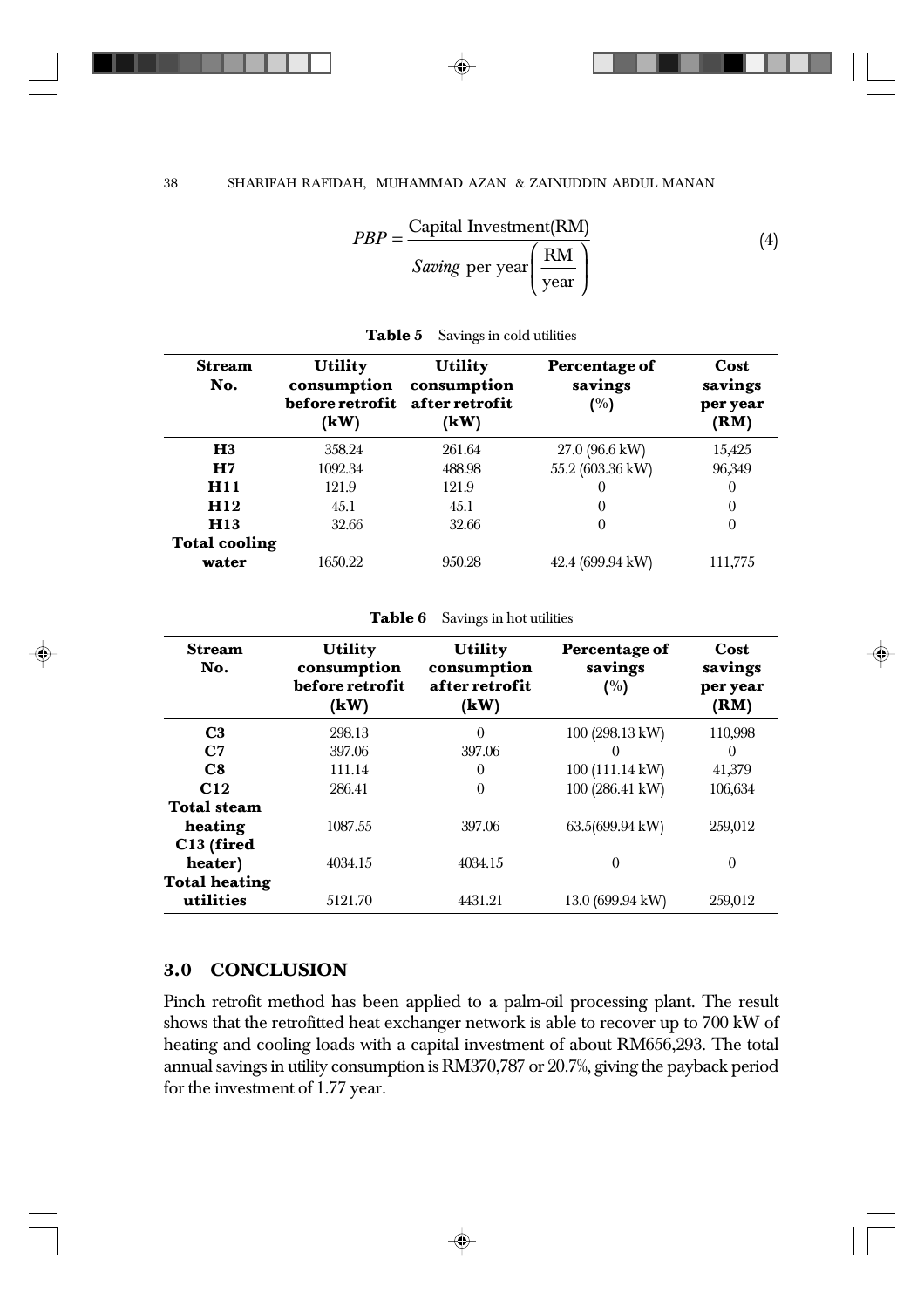COST-EFFECTIVE RETROFIT OF A PALM OIL REFINERY USING PINCH ANALYSIS 39

# **ACKNOWLEDGEMENT**

The authors would like to thank FELDA Oil Products for providing the required data for this study.

## **NOMENCLATURE**

| $\Delta T_{min}$    | Minimum temperature difference   |
|---------------------|----------------------------------|
| C                   | Cooler                           |
| $C_i$               | Cold stream                      |
| H                   | <b>Fired heater</b>              |
| HE                  | Heat exchanger                   |
| <b>HEN</b>          | Heat exchanger network           |
| Hi                  | Hot stream                       |
| MP                  | Medium pressure steam heater     |
| P                   | Plate-frame type heat exchangers |
| <b>PBP</b>          | Payback period                   |
| $Q_{\text{Cmin}}$   | Minimum cold utility             |
| $Q_{Hmin}$          | Minimum hot utility              |
| $S_{\text{}}$       | Spiral heat exchangers           |
| T                   | Tube heat exchangers             |
| $T_{c_i}$           | Cold stream temperature inlet    |
| $Tc_{o}$            | Cold stream temperature outlet   |
| $Th_i$              | Hot stream temperature inlet     |
| $\rm Th_{o}$        | Hot stream temperature outlet    |
| $T_{\rm lm}$        | Log mean temperature             |
| $T_{\text{supply}}$ | Supply temperature               |
| $T_{\text{target}}$ | Target temperature               |

#### **REFERENCES**

- [1] Kazantzi, V., El-Halwagi, M. M. 2005. Targeting Material Reuse via Property Integration. *Chemical Engineering Progress*. 101(8): 28–37.
- [2] Wang, Y. P. and Smith, R. 1994. Wastewater Minimisation. *Chemical Engineering Science*. 49: 981–1006.
- [3] Alves, J. J. and Towler, G. P. 2002. Analysis of Refinery Hydrogen Distribution Systems. *Industrial and Engineering Chemistry Research*. 41: 5759–5769.
- [4] Tjoe, T. N. and Linnhoff, B. 1986. Using Pinch Technology for Process Retrofit. *Chemical Engineering Journal*. 93: 47–60.
- [5] Özkan, S. and Dinçer, S. 2001. Application for Pinch Design of Heat Exchanger Networks by Use of a Computer Code Employing an Improved Problem Algorithm Table. *Energy Conversion and Management*. 42: 2043–2051.
- [6] Castier, M. 2007. Pinch Analysis Revisited: New Rules for Utility Targeting. *Applied Thermal Engineering*. 27: 1653–1656.
- [7] Salama, A. I. A. 2006. Determination of the Optimal Heat Energy Targets in Heat Pinch Analysis Using a Geometry-based Approach. *Computers and Chemical Engineering*. 30: 758–764.